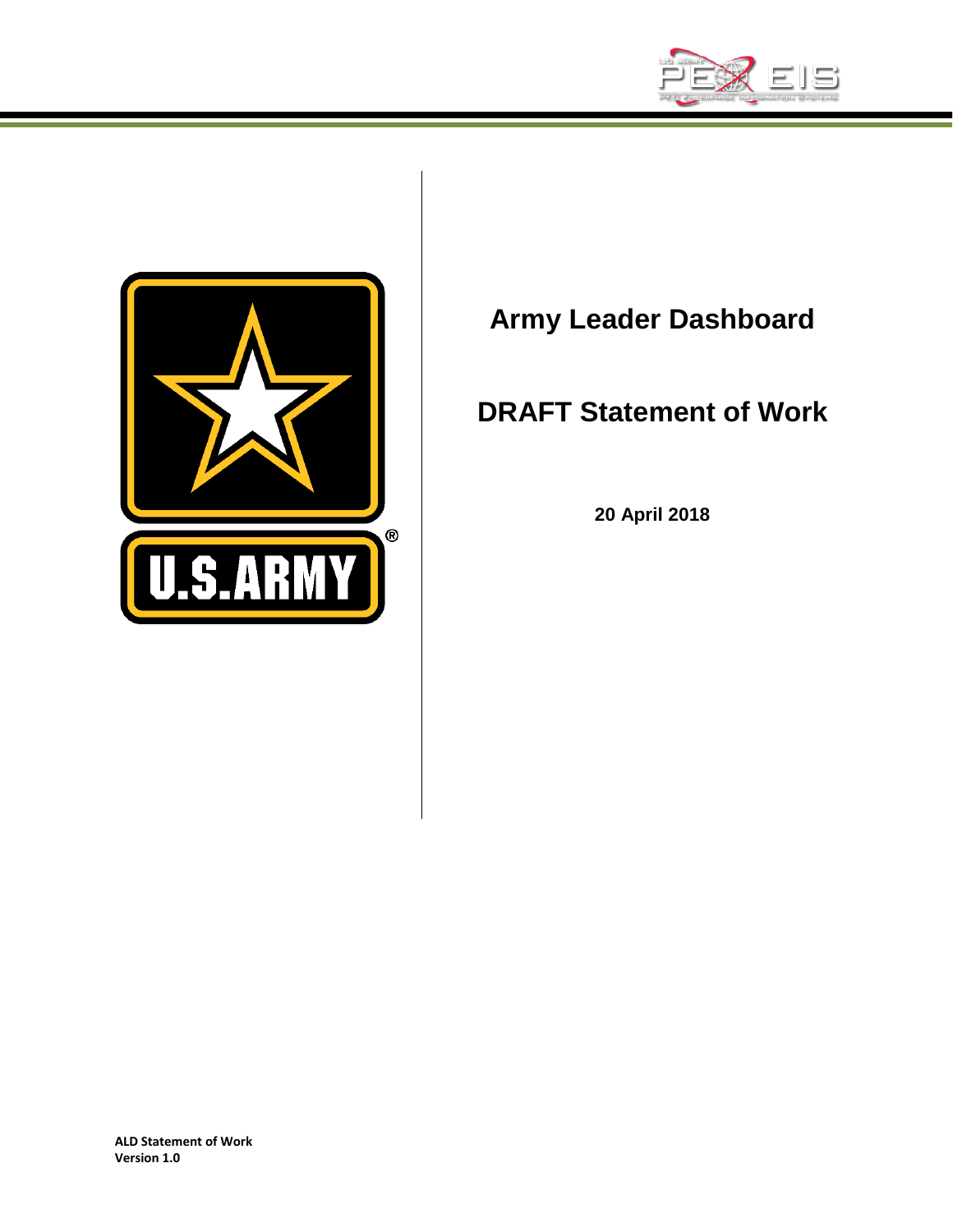

This page intentionally left blank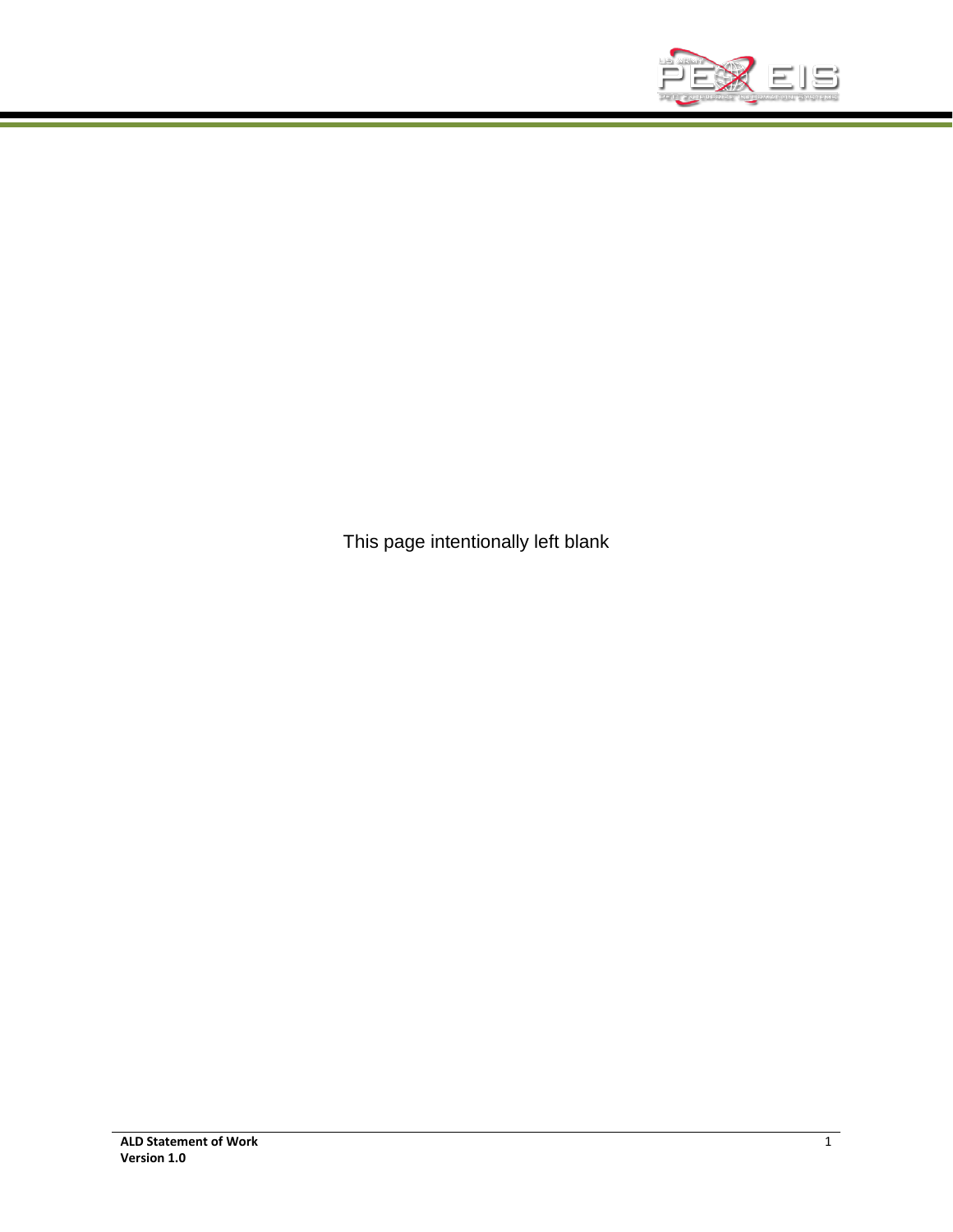

# **Table of Contents**

| 1.1.                                                        |  |  |
|-------------------------------------------------------------|--|--|
| 1.2.                                                        |  |  |
| 1.3.                                                        |  |  |
| 1.4.                                                        |  |  |
|                                                             |  |  |
| 2.1.                                                        |  |  |
| 2.2.                                                        |  |  |
|                                                             |  |  |
| 3.1.                                                        |  |  |
| 3.2.                                                        |  |  |
| 3.3.                                                        |  |  |
| 4.                                                          |  |  |
| 5.                                                          |  |  |
| 5.1.                                                        |  |  |
| 5.2.                                                        |  |  |
| 5.3.                                                        |  |  |
| 5.4.                                                        |  |  |
| 5.5.                                                        |  |  |
| 5.6.                                                        |  |  |
| 5.7.                                                        |  |  |
| 5.8.                                                        |  |  |
|                                                             |  |  |
|                                                             |  |  |
| GOVERNMENT FURNISHED EQUIPMENT (GFE), PROPERTY (GFP),<br>8. |  |  |
| 8.1.                                                        |  |  |
| 8.2.                                                        |  |  |
|                                                             |  |  |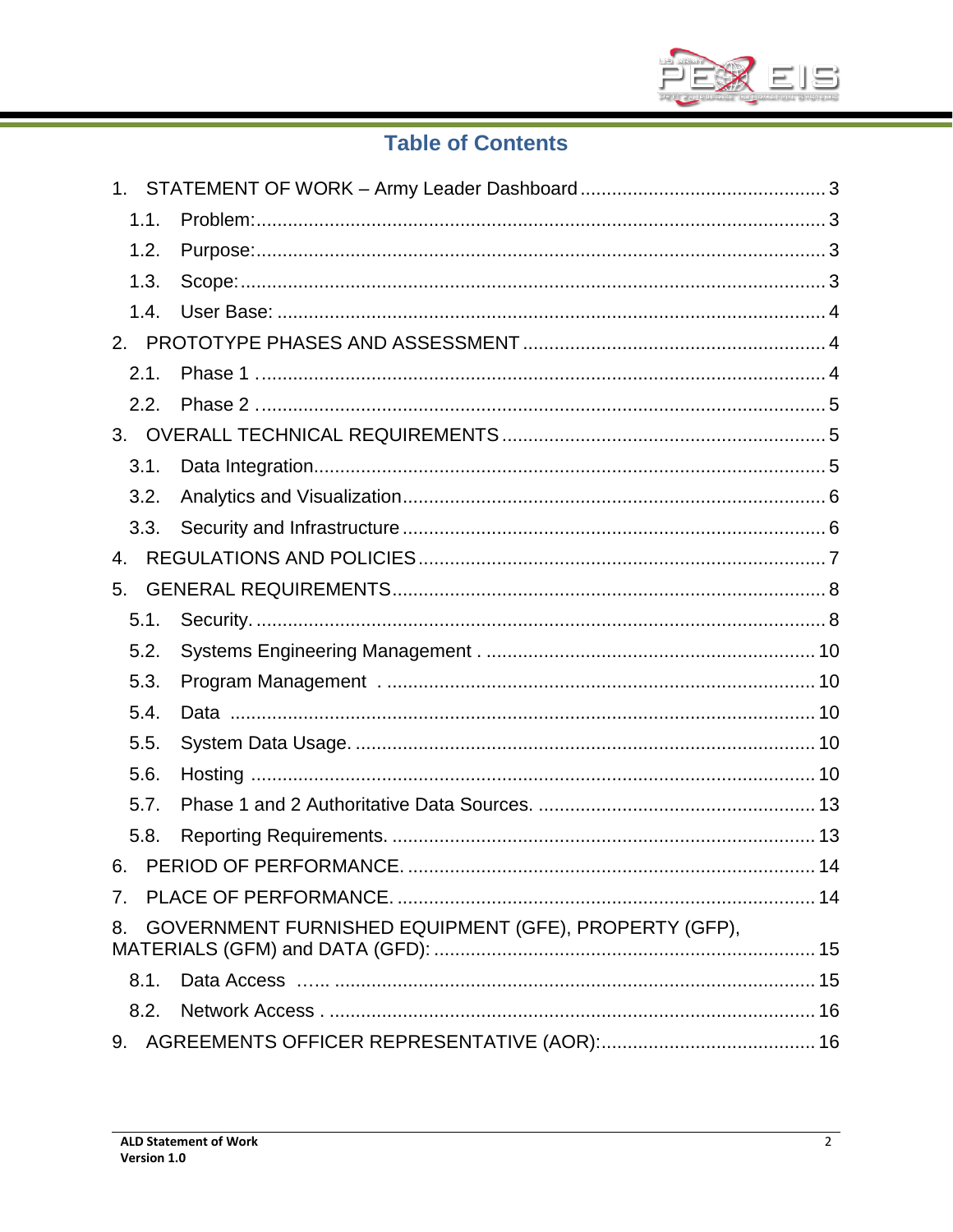

# <span id="page-3-0"></span>**1. STATEMENT OF WORK – Army Leader Dashboard**

#### <span id="page-3-1"></span>**1.1 Problem:**

The Army lacks visibility into the vast amount of data, dispersed across the Army enterprise.

The Army requires a big data management solution and a tailorable solution that integrates, analyzes, and visualizes information from multiple disparate data sources, both classified and unclassified. The solution should present information in a way that is immediately understandable and actionable for an everyday end-user. The solution should be capable of integrating both current and historical structured/unstructured datasets, perform predictive analytics and forecasting. The product(s) shall be commercially available now.

### <span id="page-3-2"></span>**1.2 Purpose:**

This project will take advantage of Commercially Available software solution(s) to configure the prototype(s) as an Army Leader Dashboard (ALD) to allow user assessment of the initial capability for a decision-making, reporting and visualization capability. The dashboard shall enable Army Senior leaders and leaders at designated levels to easily navigate through information from multiple Army Authoritative Data Sources (ADS's) in order to capture information to produce predictive analytics and facilitate real-time or near real-time decision making. This effort shall include an Agile Methodology for data integration and visualization responding to Senior Army Leader input. The solution shall have proven maturity to permit expansion of the user base and long term sustainment.

#### <span id="page-3-3"></span>**1.3 Scope:**

The Solution must provide the ability to visualize the current and future state of the Army based on data generated by the thousands of systems that support the Army's execution of its primary functions under Title 10 and Title 32, United States Code (USC) to organize, man, train, equip, and sustain forces. The solution must be able to collect, catalogue, manage, integrate, aggregate, analyze and visualize data from these disparate systems and other external data sources.

The solution must have the ability to scale data aggregation to thousands of current/legacy Authoritative Data Sources (ADS) and millions of data points (both structured and unstructured), and be able to secure data at the most granular level and authenticate by system and user. Additionally the solution should account for and include all required integration to ensure the end-solution is deliverable. The integration should include but is not limited to data ingestion, management, analytics, cleansing and visualization and geospatial services. The visualization output should provide minimally-trained senior leaders an intuitive and configurable dashboardstyle interface to visualize and present information in ways that are immediately understandable and actionable. Additionally, the solution shall demonstrate the ability to support real-time/near real-time senior leader decision making.

The solution must be capable of achieving Federal security compliance standards. The product shall be commercially available, demonstrable and take into consideration leveraging existing Army software investments to the greatest extent possible.

For the ALD prototype project, the term "commercially available" is a compilation of three definitions which can be found in file name App\_001:

"Commercial component" means any component that is a commercial item.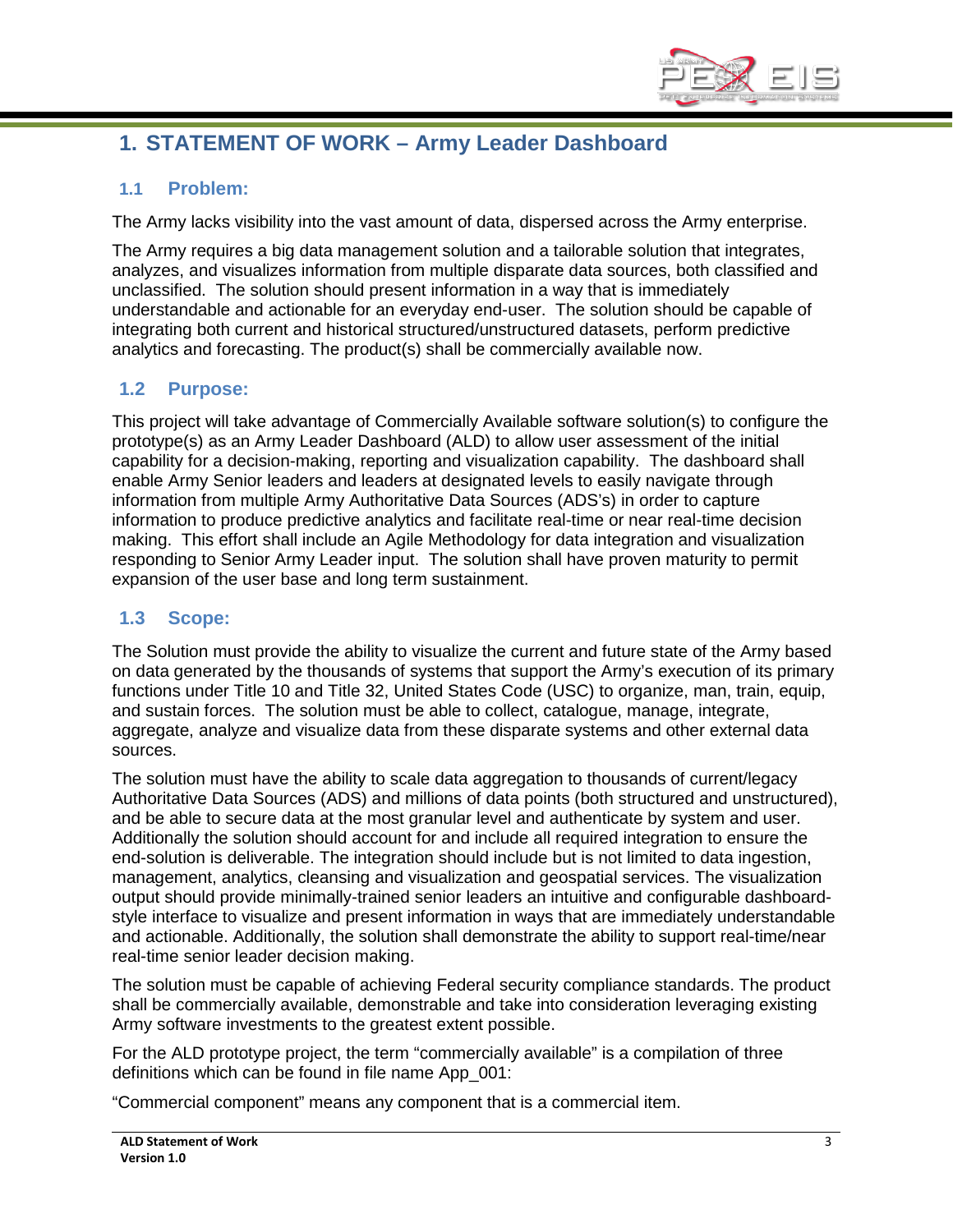

"Commercial computer software" means any computer software that is a commercial item.

"Commercial item" means any item, other than real property, that is of a type customarily used by the general public or by non-governmental entities for purposes other than governmental purposes, and—

- (1) Has been sold, leased, or licensed to the general public; or
- (2) Has been offered for sale, lease, or license to the general public

**Figure 1 ALD Operational View of Capability**



#### <span id="page-4-0"></span>**1.4 User Base:**

During Phase 1, the ALD will be provided first to one (1) Army Senior Leader and up to 20 designated alternates with a scalable solution for the purpose of continuous prototype assessment. During Phase 2, the scalable solution will be subsequently released to the 150 designated Army Leaders (users) at the division, brigade, battalion, and below levels across the entire Army.

### <span id="page-4-1"></span>**2.0 PROTOTYPE PHASES AND ASSESSMENT**

This project will use a phased approach as outlined below: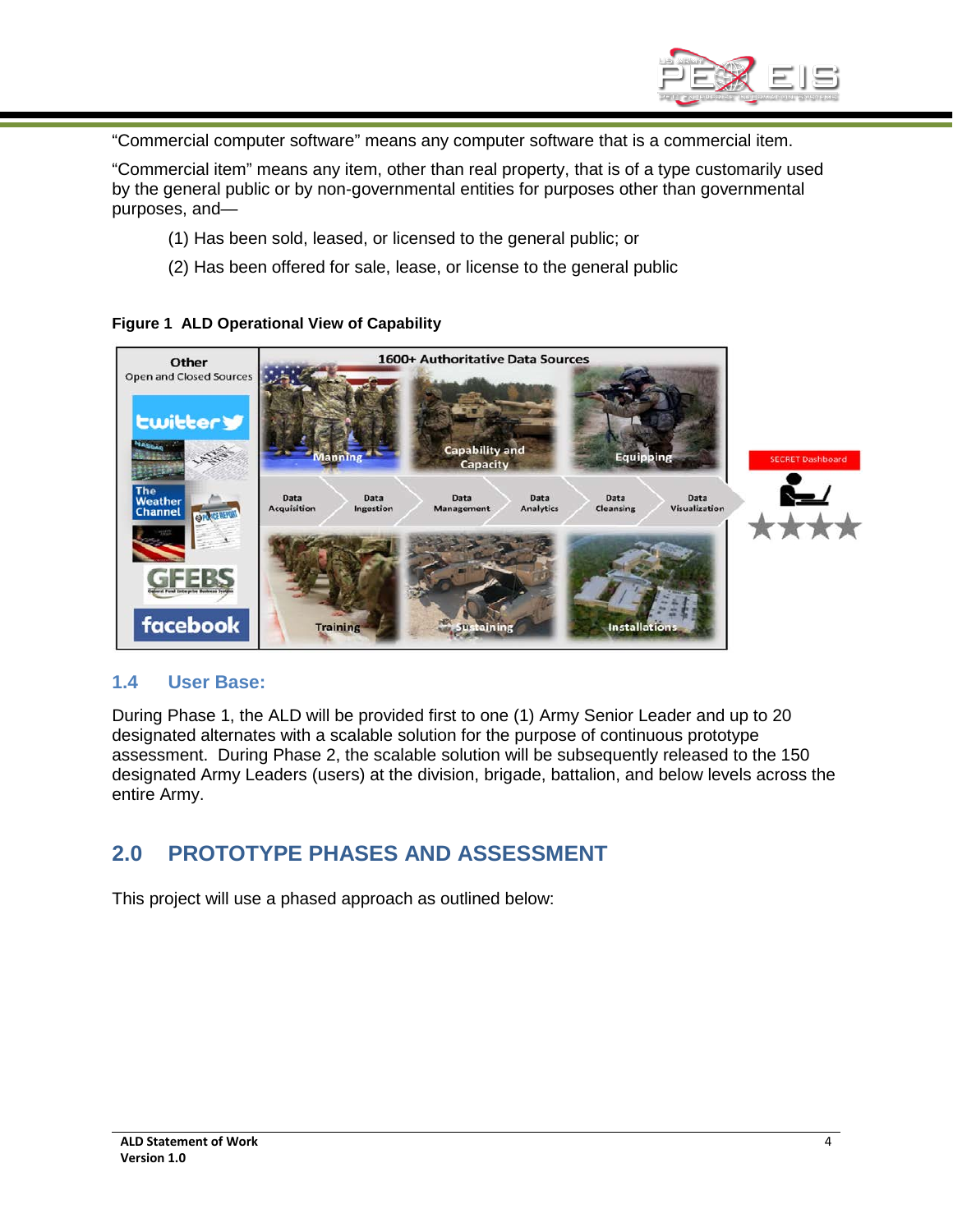

### **2.1 Phase 1: (up to 120 Calendar Days) Day 1 is date of agreement award.**

2.1.1 **Task 1.** The Contractor shall configure, integrate, demonstrate and release / provide access to the ALD within five (5) business days after award to one (1) Senior Leader (user). At the initial five (5) day delivery, the prototype is expected to be a function of the capabilities of the offerors solution with the static data provided. Within thirty (30) days after award, the Solution shall be on the Army NIPR and SIPR Network(s) and available to the Senior Leader and up to twenty (20) designated alternates at Headquarters, Department of the Army (HQDA). During this phase, the Contractor shall initiates the development and integration of designated Interfaces and/or Application Program Interfaces (APIs).

2.1.2 **Task 2.** The Contractor shall conduct a study and analysis and submit a written report of the Army Authoritative Data sets beyond those identified in Phase 1 and Phase 2. The report shall provide an assessment of the number, size and frequency of data feed updates with a recommendation of priority  $(1 - N)$  for interfaces / connections. Additionally, the Contractor shall assess and report on how data is currently managed and recommend a strategy for enhancing data usability and information quality to include data cleansing and correcting. (Technical Report–Study/Services, DI-MISC-80508B)

2.1.3 Completion of this phase is up to 120 (Calendar days). Upward Invitation to Phase 2 will be based on successful completion of Tasks 1 and 2.

<span id="page-5-0"></span>**2.2 Phase 2: (up to 245 Calendar Days from the start of phase 2)** The Tasks will be defined by the results of the Phase 1 Task 2 Studies and Analysis, and an updated Statement of work will be released. The Government anticipates Contractor Tasks shall include: continuation of configurations, delivery of solution on a desktop, laptop, tablet, and mobile device, hosting of the enduring solution, additional 25 ADS's, development and integration of additional APIs and/or designated Interfaces. The Contractor shall be prepared to scale the ALD to an additional 150 designated Army Leaders (users) at the division, brigade, battalion and below levels across the entire Army.

2.2.1 Completion of this Phase is up to day 245 (Calendar days) from start of phase 2.

# <span id="page-5-1"></span>**3.0 OVERALL TECHNICAL REQUIREMENTS**

The following are minimum requirements that will be included in the prototype:

### **3.1 Data Integration:**

3.1.1 The Contractor shall deliver a commercial data management solution that acquires data from numerous unclassified and classified authoritative data sources in an automated manner that minimizes or eliminates the requirement for manual intervention during data acquisition and enables information management.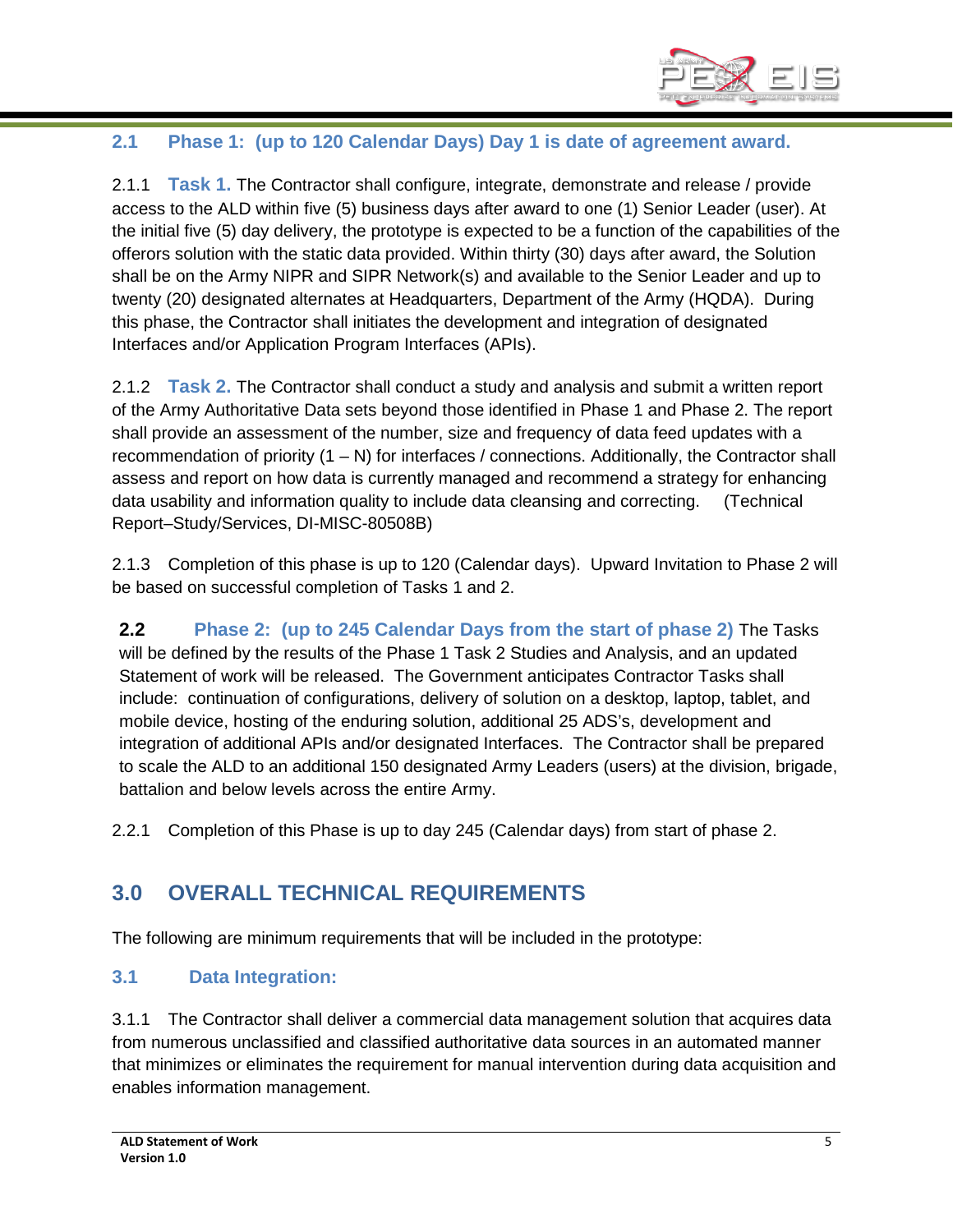

3.1.2 The data must be protected in accordance with applicable laws, regulations and policies governing Personally Identifiable Information (PII), Protected Health Information (PHI) and protection of the solution will be capable of:

3.1.3 Organizing and integrating data on NIPRNet and SIPRNet into a SIPRNet-hosted solution.

3.1.4 Data-agnostic data integration, including structured, unstructured, and semi-structured data integration capabilities at terabyte scale.

3.1.5 Data "pull" jobs through a RESTful web API or direct connections that refresh data and can be run manually or on a schedule.

### <span id="page-6-0"></span>**3.2 Analytics and Visualization:**

The Contractor shall deliver a configurable NIPRNet and SIPRNet solution(s) that:

3.2.1 Integrates, analyzes, and visualizes information in real-time/near real-time (within 24 hours of data updates) from multiple disparate data sources, both private and public.

3.2.2 Presents a broad and immediate awareness of actual or predicted Army status

3.2.3 Provides a solution that enables access and/or launches access through all modern Army approved (Classified and Unclassified) Army devices (desktop, laptop, tablet and mobile)

3.2.4 Presents information that is immediately understandable and actionable to users

3.2.5 Intuitive, interactive, top-down, large-scale data exploration application to allow nontechnical users to interactively explore massive-scale data in a drill-down, point-and-click application and filter billions of pieces of data into a digestible set of useful information.

3.2.6 Provides user defined alert(s) and ability to setup and tailor an alert "Ticker Tape" text banner

3.2.7 Provides plaintext search capability across all data

3.2.8 Provides ability to filter, receive/view alert(s) and share information with other users

3.2.9 Processes and displays all current data and available historic Army data as needed in order to provide future predictive analytics (5, 10, 20 + years into the future). The data sets are generated by approximately 4,000 systems registered in the Army Portfolio Management System of which 700 are registered business systems

### 3.3 **Security and Infrastructure:**

The Contractor shall deliver a configurable solution that provides: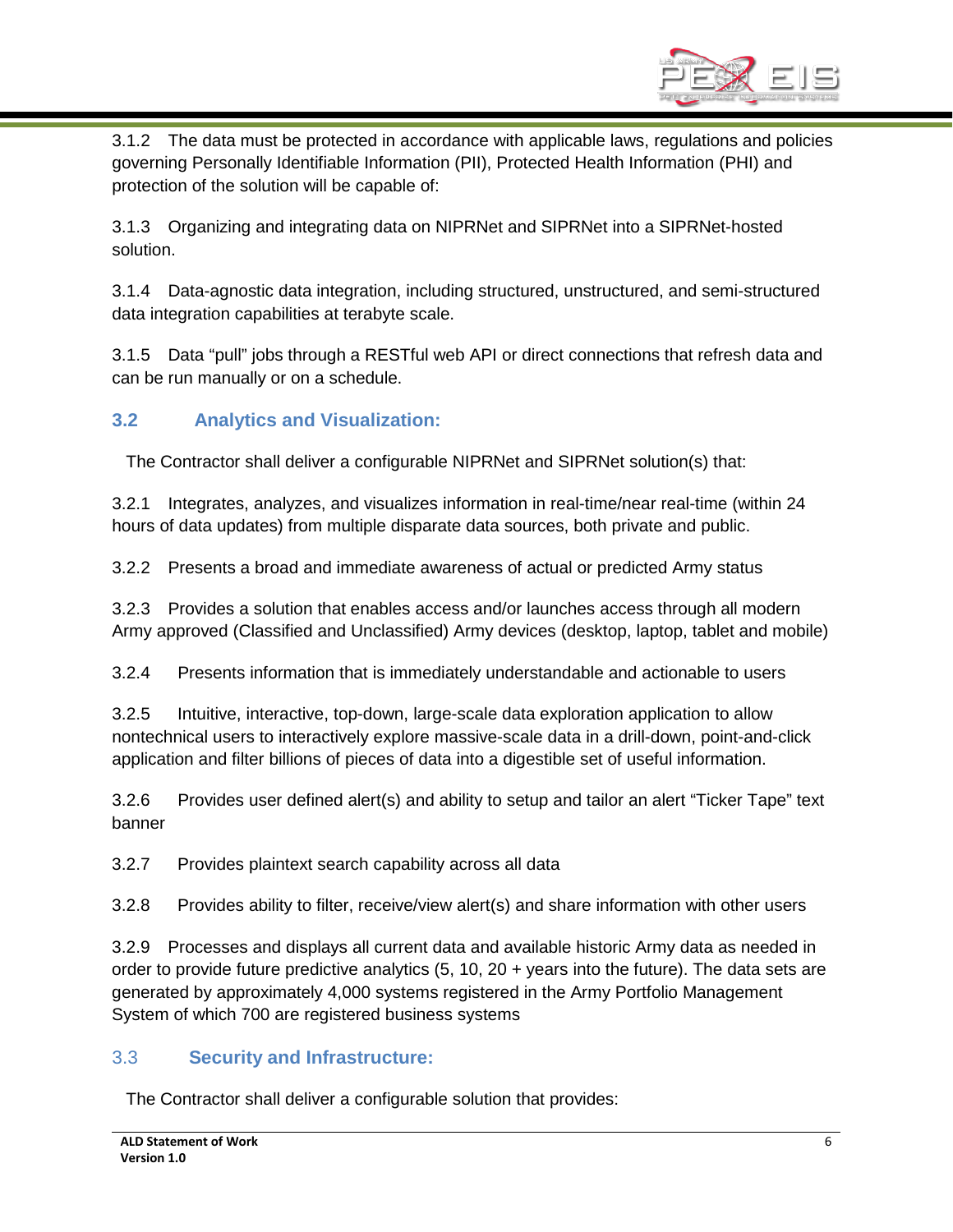

3.3.1 Role-based access controls that are assignable to individual users or groups of users and are securely stored in lists, which can be updated at any time.

3.3.2 Multi Factor (Two-Factor) Authentication (e.g., enterprise LDAP, X.509 PKI, Active Directory, etc.) as well as Single Sign-On (SSO) capabilities using the Army's Identity and Access Management (IdAM) capability, Enterprise Access Management Service – Army (EAMS-A).

3.3.3 Protect data at rest and in transit using Federal Information Processing Standards (FIPS) 140-2 approved and validated algorithms for encryption, hashing, and signing (e.g., full disk encryption, Kerberos)

3.3.4 The ability to achieve an Interim Authority to Test (IATT) on DOD NIPRNet and SIPRNet for the duration of the prototype effort.

3.3.5 That meets or has the ability to meet the DOD Risk Management Framework (RMF) accreditation requirements for an Authorization to Operate (ATO) on DOD NIPRNet and SIPRNet. (DOD Risk Management Framework (RMF) Package Deliverables, DI-MGMT-82001)

3.3.6 That is capable of delivering integrated classified and unclassified content to SIPRNet users, and enable the Government to pass data and insights from an unclassified solution to a classified solution.

# <span id="page-7-0"></span>**4.0 REGULATIONS AND POLICIES FOR REFERENCE**

- o **Army Regulation 220-1, Army Unit Status Reporting and Force Registration – Consolidated Policies, dated 15 April 2010**. This regulation consolidates into one authoritative publication Army policy for readiness status reporting for force registration. Also, it implements Chairman of the Joint Chiefs of Staff Instruction 3401.02 A, Chairman of the Joint Chiefs of Staff Manual 3150.02 A, DODD 6025.19, DODD 7730.65, and DODD 8500.1. Available at: [http://www.apd.army.mil/epubs/DR\\_pubs/DR\\_a/pdf/web/r220\\_1.pdf](http://www.apd.army.mil/epubs/DR_pubs/DR_a/pdf/web/r220_1.pdf)
- o **Army Regulation 5-1, Management of Army Business Operations, dated 12 November 2015.** This regulation covers the management of Army business operations, the governance of the Army's Business Mission Area (BMA), and the sustainment of the Army's Business Systems (ABS) Architecture. Army business operations are those activities that enable the Army to execute effectively and efficiently its 10 USC primary functions to organize, man, train, equip, and sustain forces. Available at:

[http://www.apd.army.mil/epubs/DR\\_pubs/DR\\_a/pdf/web/r5\\_1.pdf](http://www.apd.army.mil/epubs/DR_pubs/DR_a/pdf/web/r5_1.pdf)

o **Army Regulation 25–2, Information Assurance, dated 23 March 2009.**  This regulation provides Information Assurance policy, mandates, roles, responsibilities, and procedures for implementing the Army Information Assurance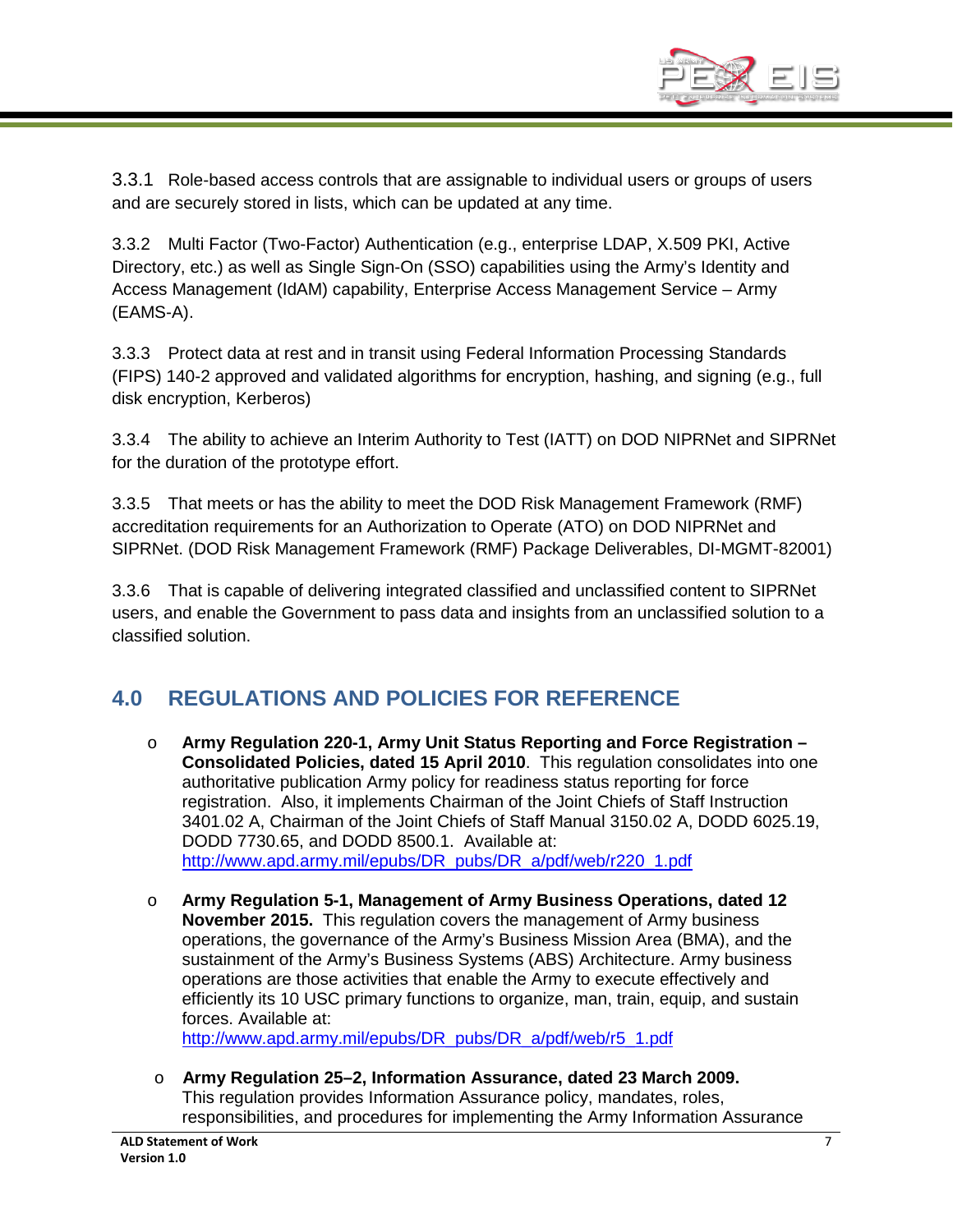

Program, consistent with today's technological advancements for achieving acceptable levels of security in engineering, implementation, operation, and maintenance for information systems connecting to or crossing and U.S. Army managed networks. Available at:

<https://ia.signal.army.mil/docs/AR25-2.pdf>

- o **Risk Management Framework (RMF) for DoD Information Technology (IT), dated 24 May 2016.** This document reissues and renames DoD Instruction (DoDI) 8510.01, Implements References by establishing the RMF (Risk Management Framework) for DoD IT (Information Technology) establishes associated cybersecurity policy, and assigns responsibilities for executing and maintaining the RMF. Available at: <https://www.hsdl.org/?view&did=793050>
- o **Department of Army Pamphlet 220-1 Defense Readiness Reporting System– Army Procedures, dated: 16 November 2011**. This pamphlet consolidates and updates the basic processes and general procedures for preparing, reviewing, and submitting the commander's unit status report and for accomplishing force registration actions. Available at: [http://www.apd.army.mil/epubs/DR\\_pubs/DR\\_a/pdf/web/p220\\_1.pdf](http://www.apd.army.mil/epubs/DR_pubs/DR_a/pdf/web/p220_1.pdf)
- o **Army Regulation 525-30 Army Strategic Readiness, dated: 3 June 2014.** This regulation prescribes the purpose, policies, procedures, and responsibilities for planning, preparing, executing, and assessing Army Strategic Readiness. Available at: [http://www.apd.army.mil/epubs/DR\\_pubs/DR\\_a/pdf/web/r525\\_30.pdf](http://www.apd.army.mil/epubs/DR_pubs/DR_a/pdf/web/r525_30.pdf)
- o **Department of Army Pamphlet 525-30 Army Strategic Readiness Assessment Procedures, dated: 9 June 2015.** This pamphlet explains and documents the basic Army strategic readiness assessment processes and general reporting procedures used in determining, analyzing, assessing, and reporting Army Strategic Readiness in accordance with the three Joint Staff Criteria (Joint Capability Assessments, Army Plan Assessment, and Readiness Deficiencies) and six Army Strategic Readiness Tenets (Manning, Equipping, Sustaining, Training, Installations, and Capacity and Capability). Available at:

[http://www.apd.army.mil/epubs/DR\\_pubs/DR\\_a/pdf/web/p525\\_30.pdf](http://www.apd.army.mil/epubs/DR_pubs/DR_a/pdf/web/p525_30.pdf)

- o **Army Information Architecture, Version 4.1, dated: 5 June 2015.** The Army Information Architecture (AIA), provides the design and development guidance needed by Army personnel, from Communities of Interest (COIs) to Program Managers (PMs) to developers, to create information systems that meet DoD and Army net-centricity and information sharing objectives. Available at: <http://ciog6.army.mil/>
- o **Army Data Strategy, Version 1.0, dated: February 2016.** Information Architecture Division, Army Architecture Integration Center, HQDA CIO/G-6. This document provides the basic Army strategic plan for data management and general governance procedures that impact the ALD Authoritative Data Sources. Available at: [http://ciog6.army.mil/Portals/1/Home/Tabs/Strategy/20160303\\_Army\\_Data\\_Strategy\\_2](http://ciog6.army.mil/Portals/1/Home/Tabs/Strategy/20160303_Army_Data_Strategy_2016.pdf) [016.pdf](http://ciog6.army.mil/Portals/1/Home/Tabs/Strategy/20160303_Army_Data_Strategy_2016.pdf)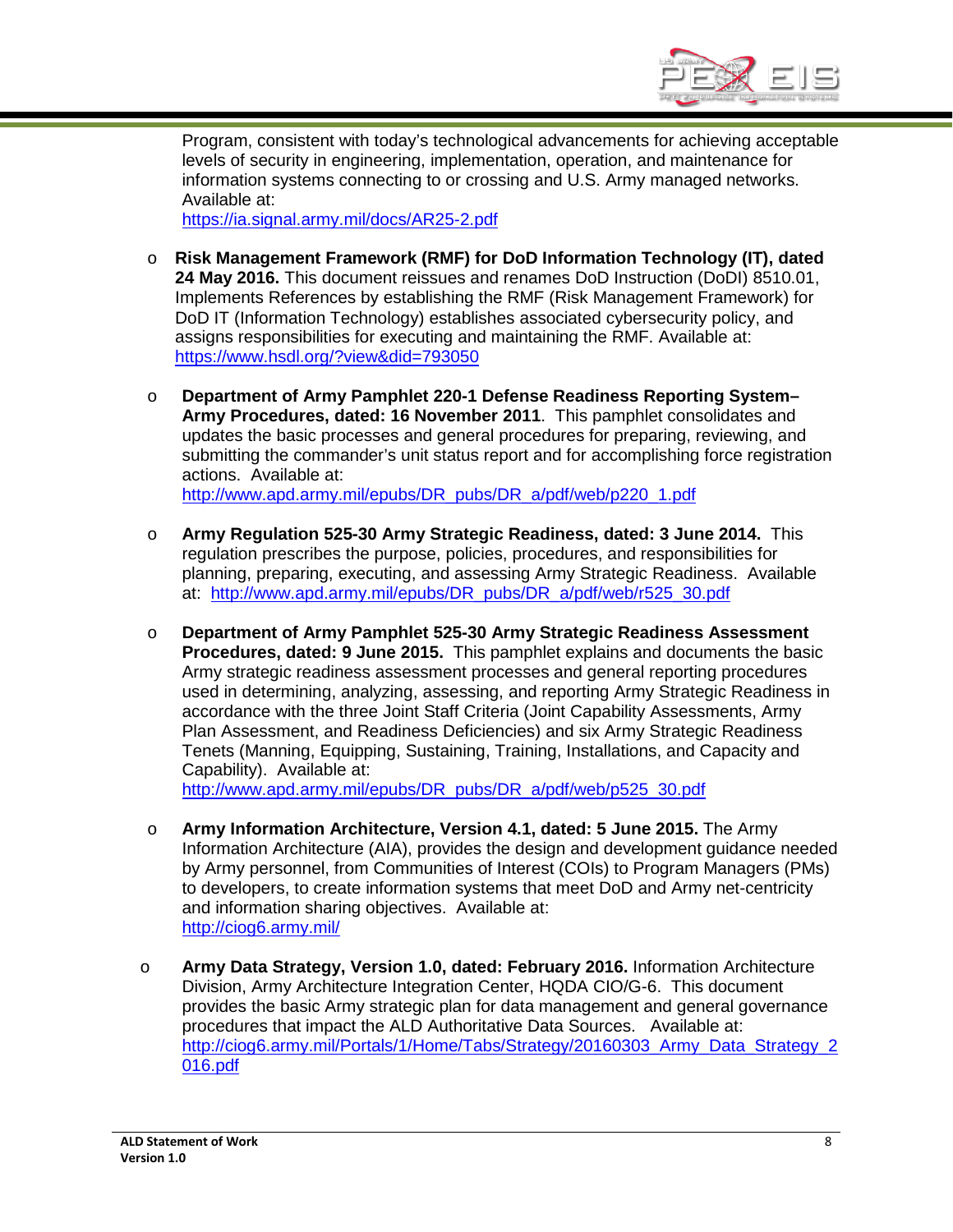

o **Defense Logistics Agency (DLA) Document Services, Acquisition Streamlining and Standardization Information System (ASSIST).** Managed by DLA Document Services, Philadelphia, ASSIST provides free access to Defense Standardization Program (DSP) technical documents that have been cleared for public release to include the Data Item Descriptions (DID) formats for the ALD contract deliverables. Quick Search available at: <http://quicksearch.dla.mil/qsSearch.aspx>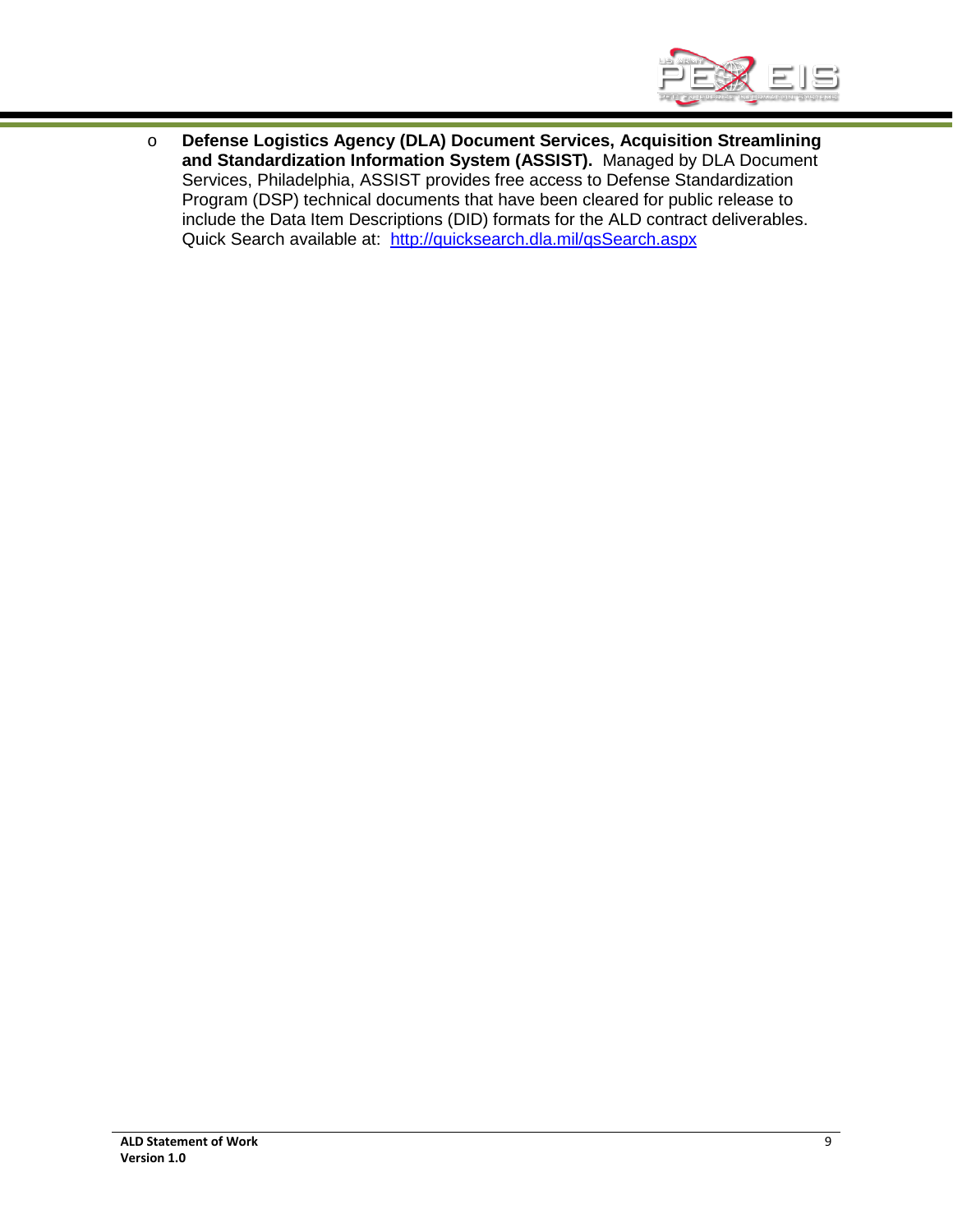

### **5.0 GENERAL REQUIREMENTS**

### **5.1 Security:**

5.1.1 The highest level of classification for this effort is SECRET. The Contractor shall comply with the Department of Defense Contract Security Classification Specification, DD Form 254, which required a Facility Clearance of Secret and designated personnel to possess a Secret Clearance. The Government will sponsor the Interim and Final Clearances as required.

5.1.2 The Government will sponsor designated Contractor personnel for Common Access Card (CAC) identifications and SIPR tokens. Those designated personnel will be required to complete the Government provided on-line annual security training for: a) Level 1 Anit-Terrorism, b) DoD Cyber Awareness Challenge Exam, and c) (sign) the DoD Acceptable Use Policy (for accessing a U.S. Government (USG) information system.

5.1.3 The Contractor shall establish control, procedures and training in order to properly secure Government data from unauthorized access or release providing Confidentiality. The Contractor will also limit options for unauthorized modifications providing data Integrity. Finally, the Contractor will maximize opportunities to provide uninterrupted access to dashboard products providing data Availability. A formal determination of Confidentially-Integrity-Availability (C-I-A) levels will be determined by the Government effecting the number of RMF Security Controls requiring assessment.

5.1.4 The Contractor shall protect access and release of Personally Identifiable Information (PII) and Personal Health Information (PHI). All Contractor personnel with access to the ALD Solution and the PII / PHI data shall complete all required annual Privacy Act and Health Insurance Portability and Accountability Act (HIPAA) training conducted online through Army Records Management & Declassification Agency (RMDA) https://www.rmda.army.mil/privacy/RMDA-PO-Training.html to meet the above requirements.

5.1.5 The Contractor shall provide a solution which meets the Army classification requirements of Army readiness data according to Army Regulation (AR) 220-1.

### <span id="page-10-0"></span>**5.2 Systems Engineering Management:**

The Contractor should employ industry and DoD best practices for analysis, configuration, design, development, deployment and support of the Army Leader's Dashboard prototype.

5.2.1 The Contractor shall comply with applicable industry standards used in their systems engineering processes. The approach shall align to the requirements of the 2010 National Defense Authorization Act, Section 804 "Implementation of New Acquisition Process for Information Technology Systems", specifically, the approach shall include:

- early and continual involvement of the user;
- multiple, rapidly executed increments or releases of capability;
- early, successive prototyping to support an evolutionary approach; and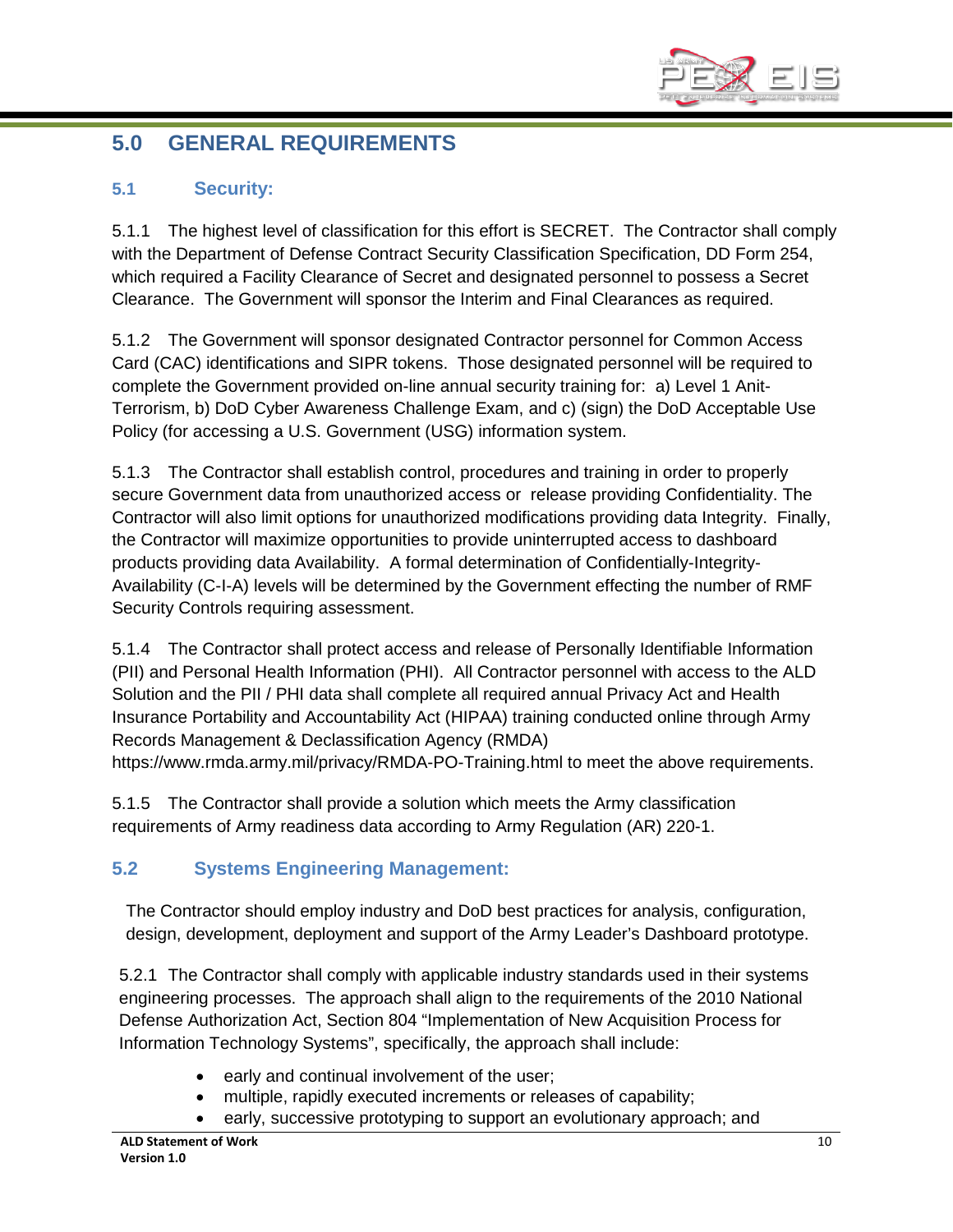

• a modular, open-systems approach

The systems engineering processes should include:

- Flexibility: tailoring program strategies and oversight
- Responsiveness: rapid integration of advanced technologies
- Innovation: adapt practices that reduce cost and cycle time
- Discipline: use of program baseline parameters as control objectives
- Effective Management: decentralization to the extent practicable

5.3 **Program Management:** The Contractor shall provide the overall management and administrative effort for the planning, organizing, staffing, directing, and controlling the tasks, activities and approval actions necessary to ensure that the ALD prototype is delivered on-time and meets the expectations of Army senior leaders.

5.4 **Data:** All Contractors that have access to the data provided for this effort shall adhere to all Data Usage Agreements, which can be found in file name APP\_002. The Government intends to establish working groups with the various functional data owners.

5.5 **System Data Usage:** The solution shall not capture, maintain, scan, index, share or use data stored or transmitted by the system for any non-authorized activity or nongovernment purpose. The solution will include a specific process for handling spillage that ensures compliance with DoD requirements, including Army Spillage Best Business Practices (BBP), National Institute of Standards and Technology (NIST) Special Pub 800-88, DoDM 5200.01 Volumes 1 - 3, and DoD 5220.22-M. (DoDM 5200.01 Vol 3, February 24, 2012, Enclosure 6, Appendix 1 Report of Security Incident Inquiry or Investigation & Appendix 2 DoJ Media Leak Questionnaire)

5.5.1 System Records Management. All Government records processed, retrieved or displayed by the dashboard solution shall be maintained in compliance with the requirements of the Federal Records Act, 44 USC Chap. 33, the E Government Act of 2002, 44 U.S.C. 101, and the implementing regulations issued by the National Archives and Records Administration (NARA) at 36 CFR 1200 et seq. In addition to the Federal requirements for records management, Department of Defense Directive Number 5015.2.

5.5.2 Dashboard Technical Publications. As required by the Government, the Contractor shall provide the technical data needed to support the hosting and operation of the ALD solution. (e.g. identification of required Ports, Protocols and Services, firewall rules, power, signal, floor space, etc.)

5.5.3 Dashboard Support Data. The Contractor shall document and store in a data repository the data needed to support the provisioning process (i.e. preparing and equipping the dashboard to allow it to provide (new) services to its users). The Contractor shall document and store in a data repository the data needed to support transition of the prototype to production.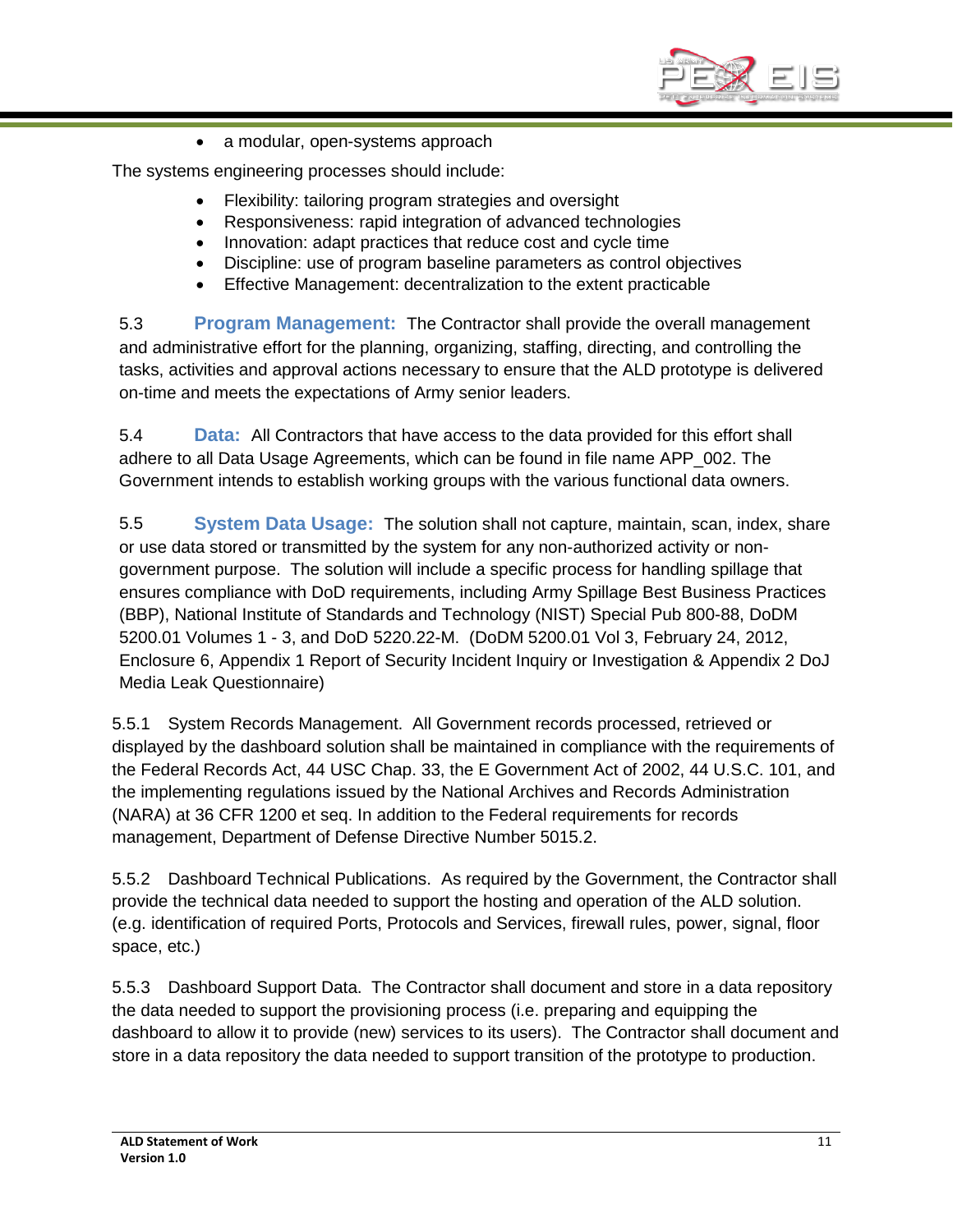

5.5.4 Prototype User Assessment Support: Provide services to support the Army's Senior Leader and Global Usability Assessment with support via solution experts. During the Usability Assessment, Government business hours/days, and on-call as needed, the Solution Experts shall be stationed in close proximity of the Pentagon Department of Army Headquarters to permit responses with an on-site representative (arrive at designated Army office within :120 minutes) to provide one-on-one support to Senior Leader users.

5.6 **Hosting:** The Hosting of the ALD solution will be managed by the Project Phase.

5.6.1 Hosting for Phase 1. The Government will provide a NIPRNet and SIPRNet hosting facility to support the development, test and demonstration of the ALD based on Infrastructure as a service. The Government anticipates that each Contractor will be provided a virtual machine environment on NIPRNet and SIPRNet.

5.6.1.1 The Contractor shall meet one of the following hosting options (a), (b) or (c):

(a) The Contractor shall install, configure and sustain a prototype Army Leader Dashboard software capability onto an Army provided infrastructure solution. The ALD will need to be able to receive data from a Secure File Transfer Protocol (SFTP) server to support initial data transfers from data providers. The hosting will be at Acquisition Logistics Technology Enterprise Systems and Services (ALTESS) Government Facility for the purpose of continuous prototype assessment. The hosting facility will provide access to both the Non-Secure Internet Protocol Router Network (NIPRNet) and the Secure Internet Protocol Router Network (SIPRNet). The Contractor support will include the capability to leverage an Army-provided Cross Domain Solution (CDS).

If the Contractor's solution requires custom hardware, ALTESS will provide data center rack space, power and cooling. All equipment shall be racked within the provided racks to allow the placement to be anywhere ALTESS deems appropriate based on the interfacing requirements. Contractor provided equipment must be able to fit within facility provided APC racks that accommodate vendor-neutral mounting for guaranteed compatibility with all EIA-310 compliant 19" equipment. This configuration is powered by APC Metered Rack Power Distribution Units (PDUs) provided with IEC 320 C19/IEC 320 C13 connections. The data center will provide network connectivity and cabling to a DoD DMZ security stack (firewalls, load balancer, reverse proxy). ALTESS will provide power, signal and rack space.

Contractor equipment hosted at ALTESS that processes sensitive, controlled unclassified information (CUI) will be sanitized in accordance with ALTESS "Media Sanitation Material Destruction SOP". Contractor equipment hosted at ALTESS that processes classified information will be destroyed in accordance with AR 380-5, Ch.3 Section 5. Material containing volatile information (classified or unclassified) identified by the client will be purged/sanitized and or destroyed once it is no longer needed or functioning.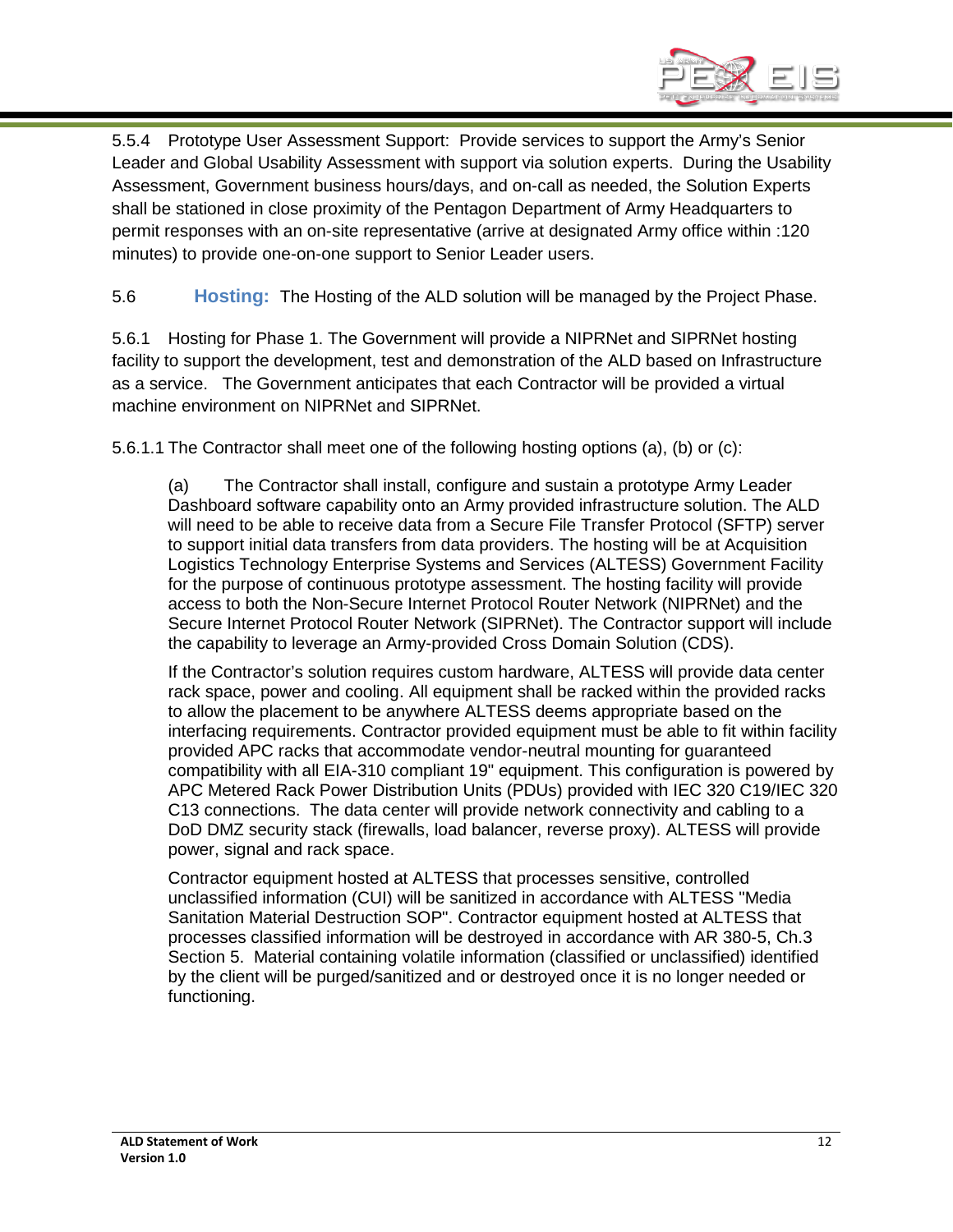

(b) The Contractor shall deliver, install and configure a prototype Army Leader Dashboard solution which will be able to meet Army specific accreditation requirements (available upon request) and hosted within a DoD NIPRNet/SIPRNet hosting site. The ALD solution will need to be easily scalable to meet immediate requirement demands.

(c) The Contractor shall provide a hosting facility where the prototype Army Leader Dashboard solution shall be delivered, installed, configured and supported. The Contractor's hosting facility shall meet or meets or has the ability to meet DoD Security requirements impact level four (4) for the unclassified data and impact level six (6) for the classified data (available upon request). The solution will need to be easily scalable to meet immediate requirement demands. Offerors proposing their own hosting facility would be responsible for moving data from NIPRNet to SIPRNet.

5.6.2Hosting for Phase 2. The Government is looking to industry to propose the best hosting environment for phase 2 and for the enduring solution(s) which meets DoD Security requirements and/ applicable impact levels.

5.6.3 System Application Program Interfaces (API(s)) and Interface Development. The ALD baseline shall interface with Authoritative Data Source systems using Application Program Interfaces (APIs) and standards-compliant open interfaces. The Contractor shall develop any designated system interfaces needed including to/from authoritative data sources as required by their ALD Solution.

5.6.3.1 The Contractor shall provide the design, development, integration, security lockdowns, testing and checkout of the interface to ensure that the transfer requirements and the technical methodology are satisfied.

5.6.3.2 The Contractor shall support Technical Interchange Meeting (TIMs) with Government Interface Partners and document in a System Interface Control Document (ICD) the data transfer requirements to include the data format and the technical methodology to be used to perform the transfer between the ALD and each authoritative data sources and/or content repository. (Interface Control Document, DI-SESS-81248B).

### <span id="page-13-0"></span>**5.7 Phase 1 and 2 Authoritative Data Sources:**

A list of phase 1 and phase 2 data sources can be found in file name App\_003. Data formats will vary from system to system and can include, but is not restricted to CSV, dat, txt, xml and jpeg.

#### <span id="page-13-1"></span>**5.1 Reporting Requirements:**

| Data Item Description                         | Title                            | <b>Report Due After Award</b>  |                                   |             |                              |
|-----------------------------------------------|----------------------------------|--------------------------------|-----------------------------------|-------------|------------------------------|
| (DID)                                         |                                  | Initial Submission             | Government<br>Review &<br>Comment | Final       | Data Rights                  |
| <b>Contractor Format</b><br>with content from | Data Spillage<br>Incident Report | Within 48 Hours<br>of incident | Within 48 Hours<br>of receipt     | As Required | Government<br>Purpose Rights |

|  | Table 1 - Contract Deliverable List |
|--|-------------------------------------|
|--|-------------------------------------|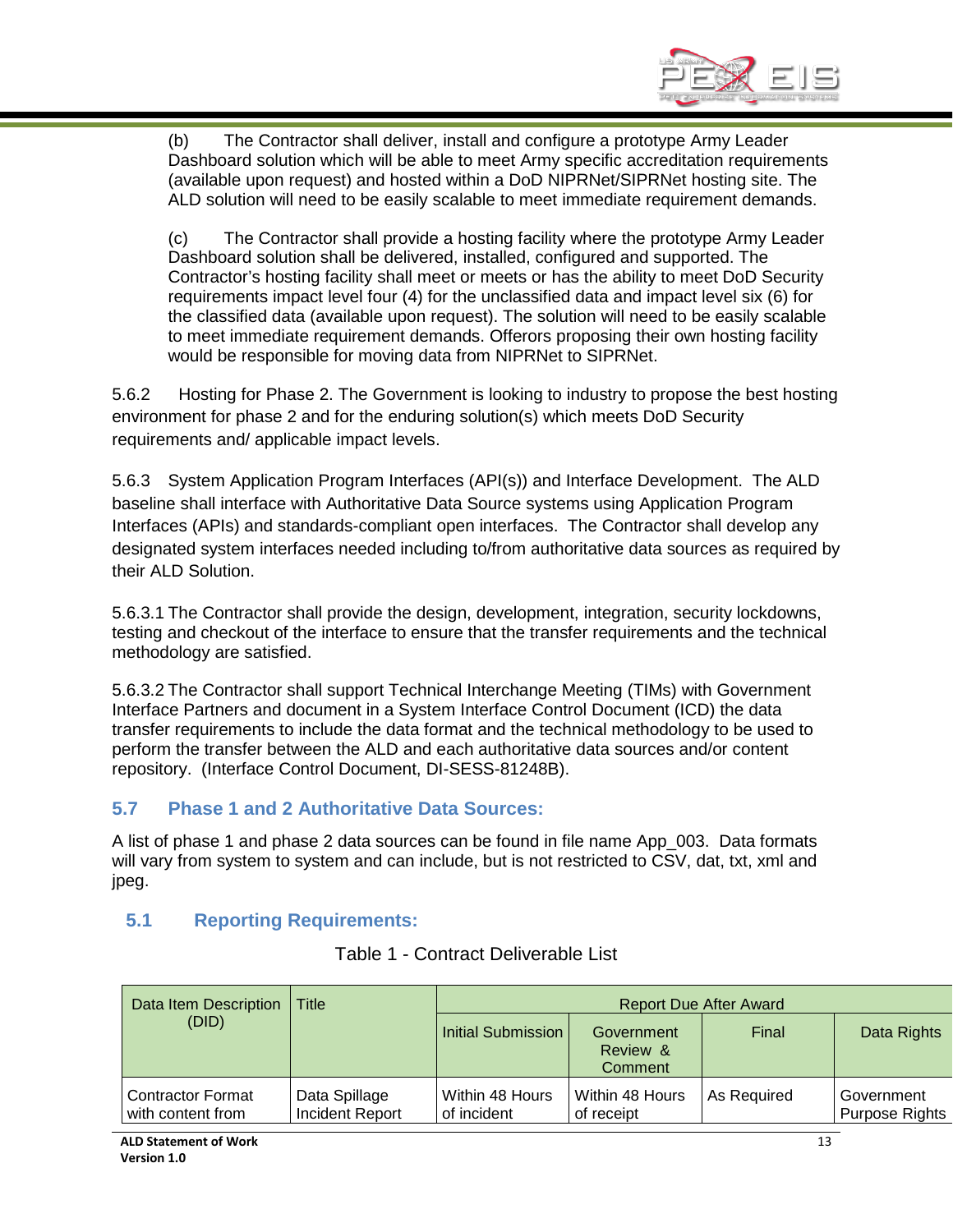

| DoDM 5200.01 Vol 3,<br>Enclosure 6 |                                                      |                                                                                                                                                     |                                    |                                           |                                     |
|------------------------------------|------------------------------------------------------|-----------------------------------------------------------------------------------------------------------------------------------------------------|------------------------------------|-------------------------------------------|-------------------------------------|
| DI-SESS-81248B                     | Interface Control<br>Document (ICD)                  | Initial Submission<br>within 60 days<br>after award,<br>Subsequent<br>submission<br>within 10 days<br>after interface<br>passes<br>integration test | Within ten (10)<br>days of receipt | Ten (10) days<br>before the Phase<br>Ends | Government<br><b>Purpose Rights</b> |
| DI-MISC-80508B                     | Studies and<br>Analysis Report                       | Within ninety (90)<br>days after award                                                                                                              | Same as above                      | Same as above                             | Government<br>Purpose Rights        |
| DI-MGMT-82001                      | <b>Risk Management</b><br>Framework (RMF)<br>package | Within ninety (90)<br>days after Phase<br>2 award                                                                                                   | Same as above                      | Same as above                             | Government<br>Purpose Rights        |

### <span id="page-14-0"></span>**6.0 PERIOD OF PERFORMANCE.**

The Period of Performance (POP) shall be calculated by calendar days with the start commencing one (1) calendar day after notification of award or notification to proceed as:

- **Phase 1 –** Up to 120 Calendar days from contract award
- **Phase 2 –** Up to 245 Calendar days from contract award

### <span id="page-14-1"></span>**7.0 PLACE OF PERFORMANCE.**

Performance will be at the Contractor's facility with solution expert support to the Pentagon, Department of the Army Headquarters. The Contractor shall provide ready and knowledgeable support for on-call responses (within :120 minutes) to one-on-one support to Senior Leader users in the Pentagon Department of Army Headquarters during defined and scheduled User Prototype Assessment periods (5 day sessions every 30 days after award. These assessment periods will be scheduled based on the Leaders availability with at least 2 calendar day notification. These assessments will take place on Government business hours/days (Monday-Friday, 9:00am-5:00pm). To permit ease of access, designated Contractor On-Call Support staff will be provided Common Access Card (CAC) badges with either direct access or escorted access to the Senior Leader office.

In addition, the Contractor shall support meetings as needed with the ALD Government Project Team located at two sites:

- Primary: 9531 Hall Rd, (Building 1456 PEO EIS), Fort Belvoir, VA 22206
- Alternate: 2530 Crystal Drive, Suite 1700B, Arlington, VA 22202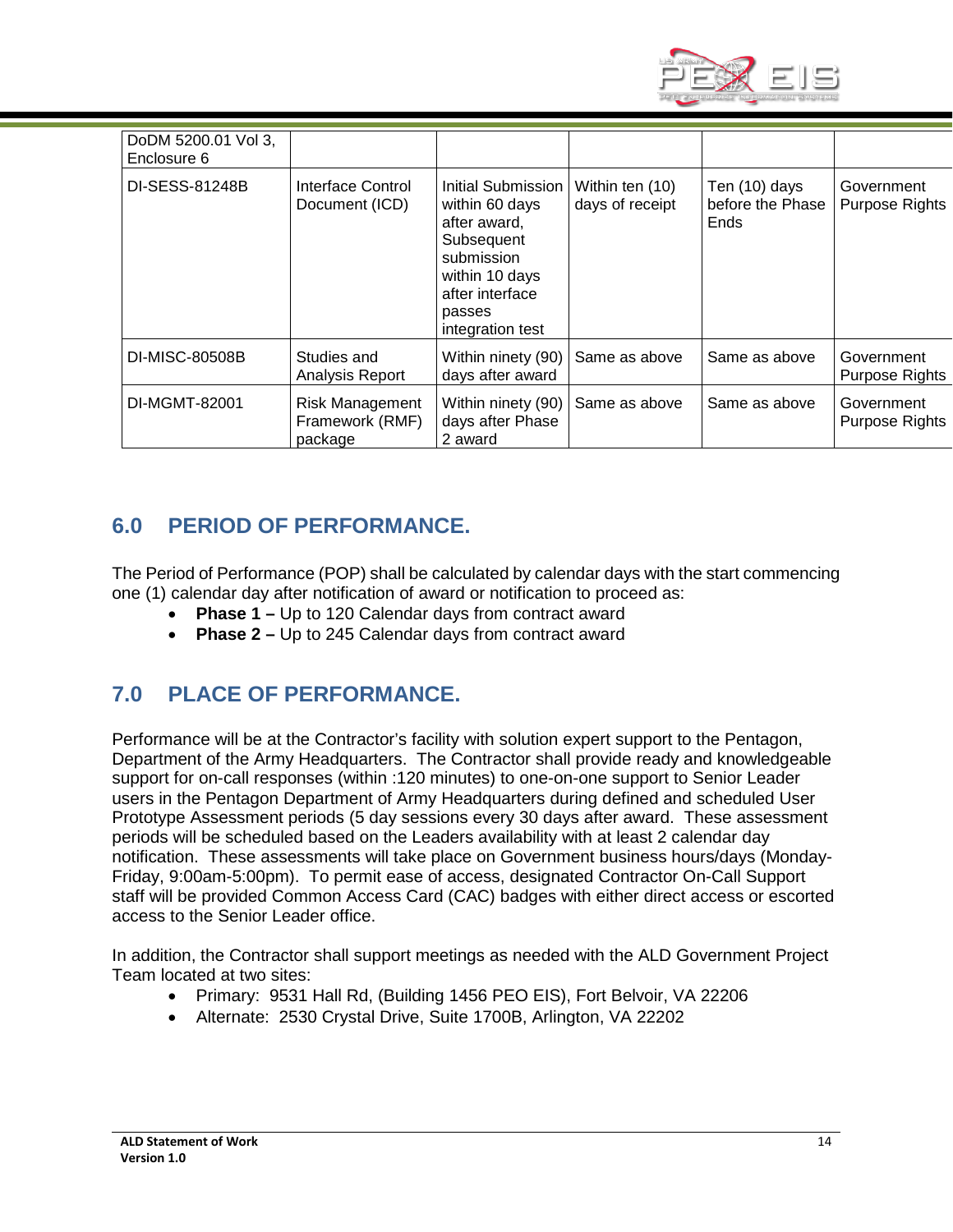

# <span id="page-15-0"></span>**8.0 GOVERNMENT FURNISHED EQUIPMENT (GFE), PROPERTY (GFP), MATERIALS (GFM) and DATA (GFD):**

The Government will provide the following equipment and support during the prototype project:

- Hosting environment and secure file transfer protocol (SFTP) server with data from the Authoritative Data Sources.
- The Government will sponsor the Interim and Final Clearances as required.
- <span id="page-15-1"></span>• The Government will sponsor designated Contractor personnel for Common Access Card (CAC) identifications and SIPR tokens

**8.1 Data Access:** Due no later than 10 days after award date, the Government will secure access and authorizations for the data sources which can be found in file name App\_003.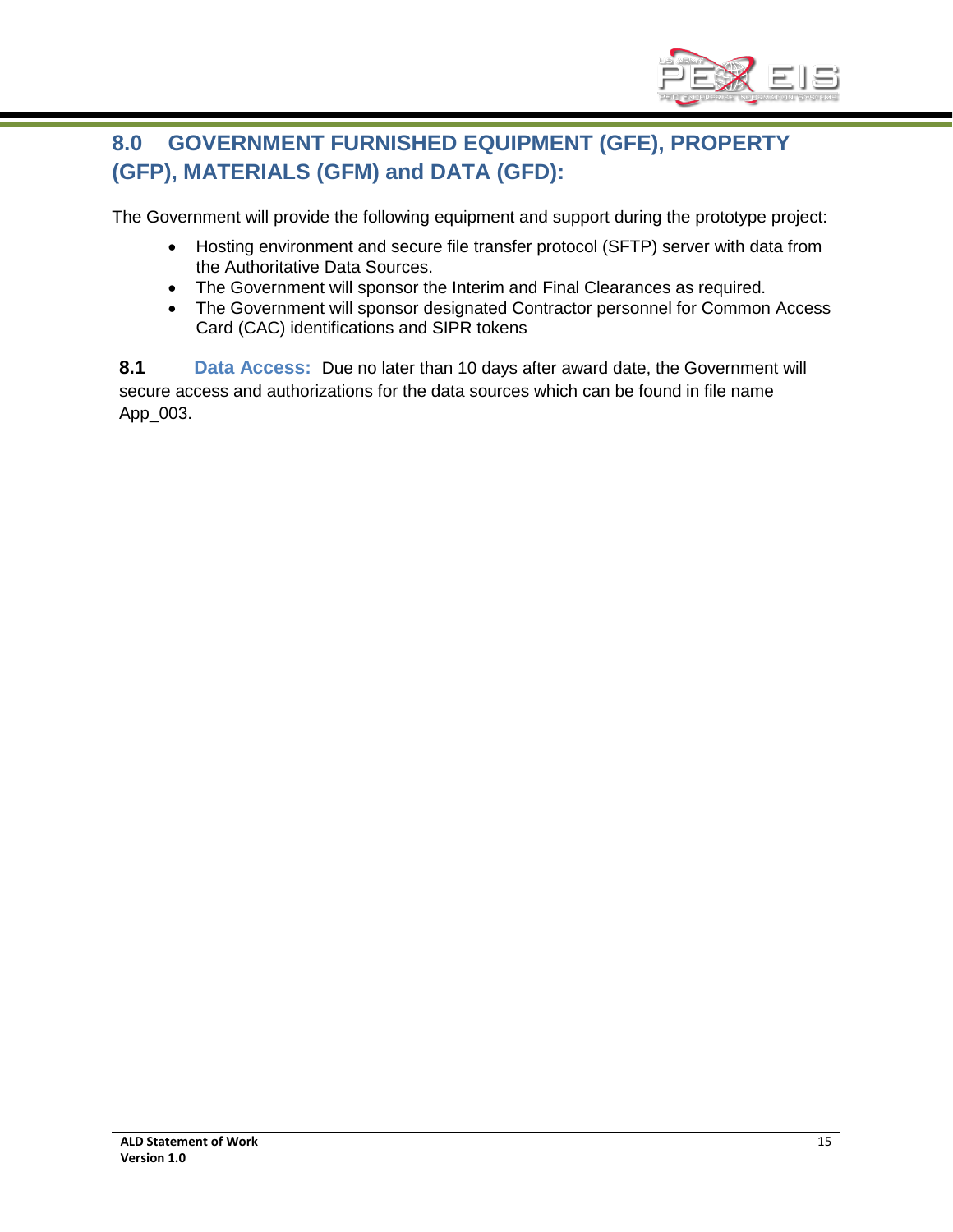

<span id="page-16-0"></span>8.2 **Network Access:** The Government will provide access to the network environment, including remote access from the Contractor's secure locations, and any required SIPRNet tokens during the Initial Project Work. The Government will also approve use of a data collection/ingestion agent installed on the Government's network to coordinate ingestion from upstream data sources, which may hold data source credentials provided by the Government. The ALD Prototype Solution system will be initially hosted on a Government Approved Secure Internet Protocol Router Network (SIPRNet). The aggregated data of this capability will reside on a classified, network and be certified and secured in accordance with Army and DoD policies, procedures and regulations. All persons with access to the full range of data visualization capabilities will have appropriate security clearances and authorities to access Army networks in accordance with existing policies and regulations. During this prototype effort, the Army will maintain responsibility for all Army Authoritative Data Sources and associated hardware infrastructure to support the data sets for ALD.

# <span id="page-16-1"></span>**9.0 AGREEMENTS OFFICER REPRESENTATIVE (AOR):**

Ms. Mary Harvey G-3/5/7 (Acquisition Specialist) PEO Enterprise Information Systems 9350 Hall Rd, Suite 232A Fort Belvoir, VA 22060 Email: mary.b.harvey8.civ@mail.mil Desk: 703-806-0098